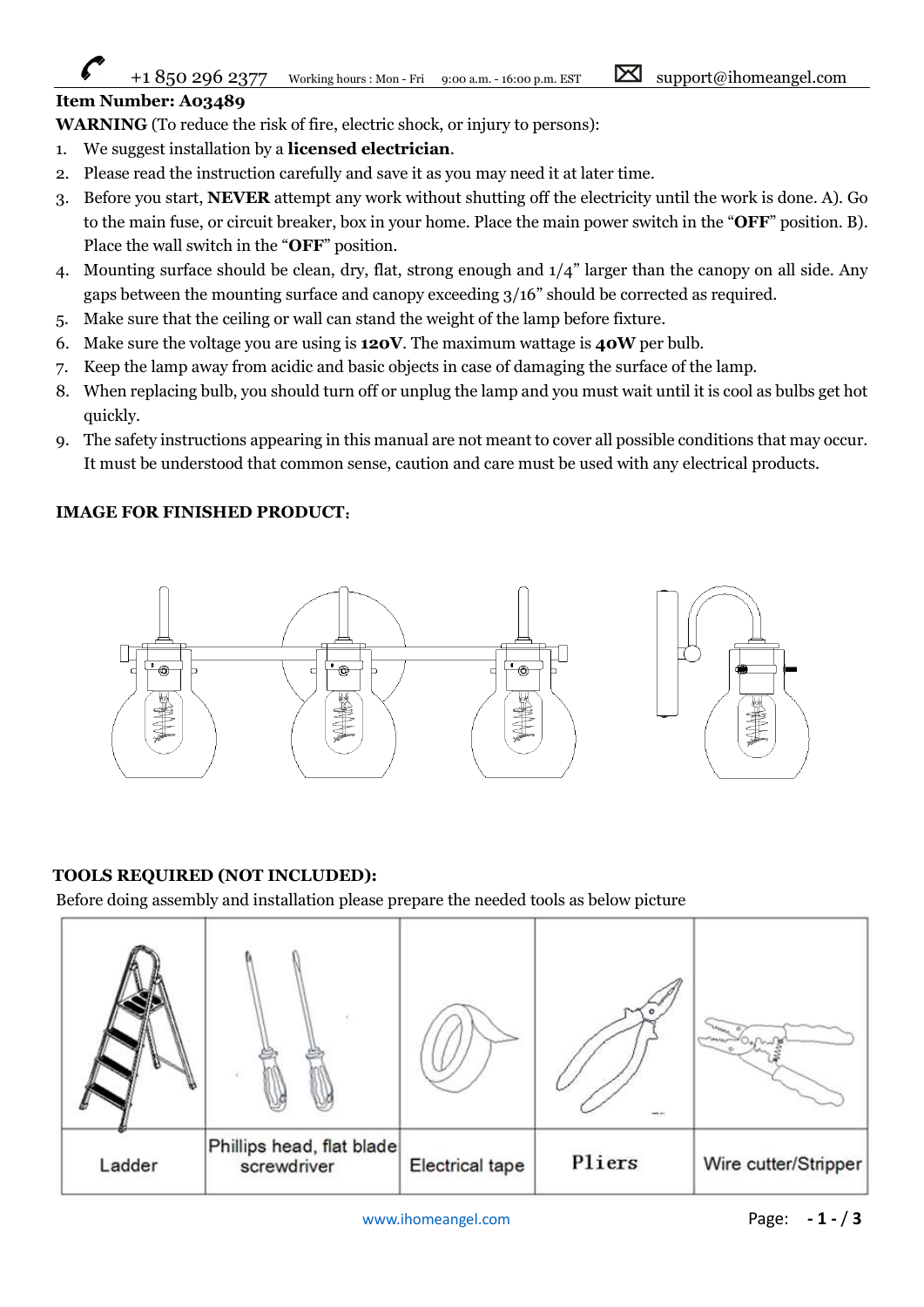## PARTS INCLUDING:

(C)Green ground screw (1) (D)Mounting plate (1) (E)Stud (2) (F) Glass shade (3) (G) Back plate (1) (H) Arm (3) (I) Socket cup (3)

## ACCESSORIES ENCLOSED:

- (A) Mounting screw (2)
- (B) Plastic wire connector (3) (C)Iron bar (9)

## ASSEMBLY & INSTALLATION INSTRUCTIONS:

- 1. Carefully remove the fixture from the carton and check that all parts and accessories are included as shown in the above illustration
- 2. Turn off power

Before you start to make installation, NEVER attempt any work without shutting off the electricity until the work is done. A). Go to the main fuse, or circuit breaker, box in your home. Place the main power switch in the "OFF" position. B). Place the wall switch in the "OFF" position.

3. Make assembly